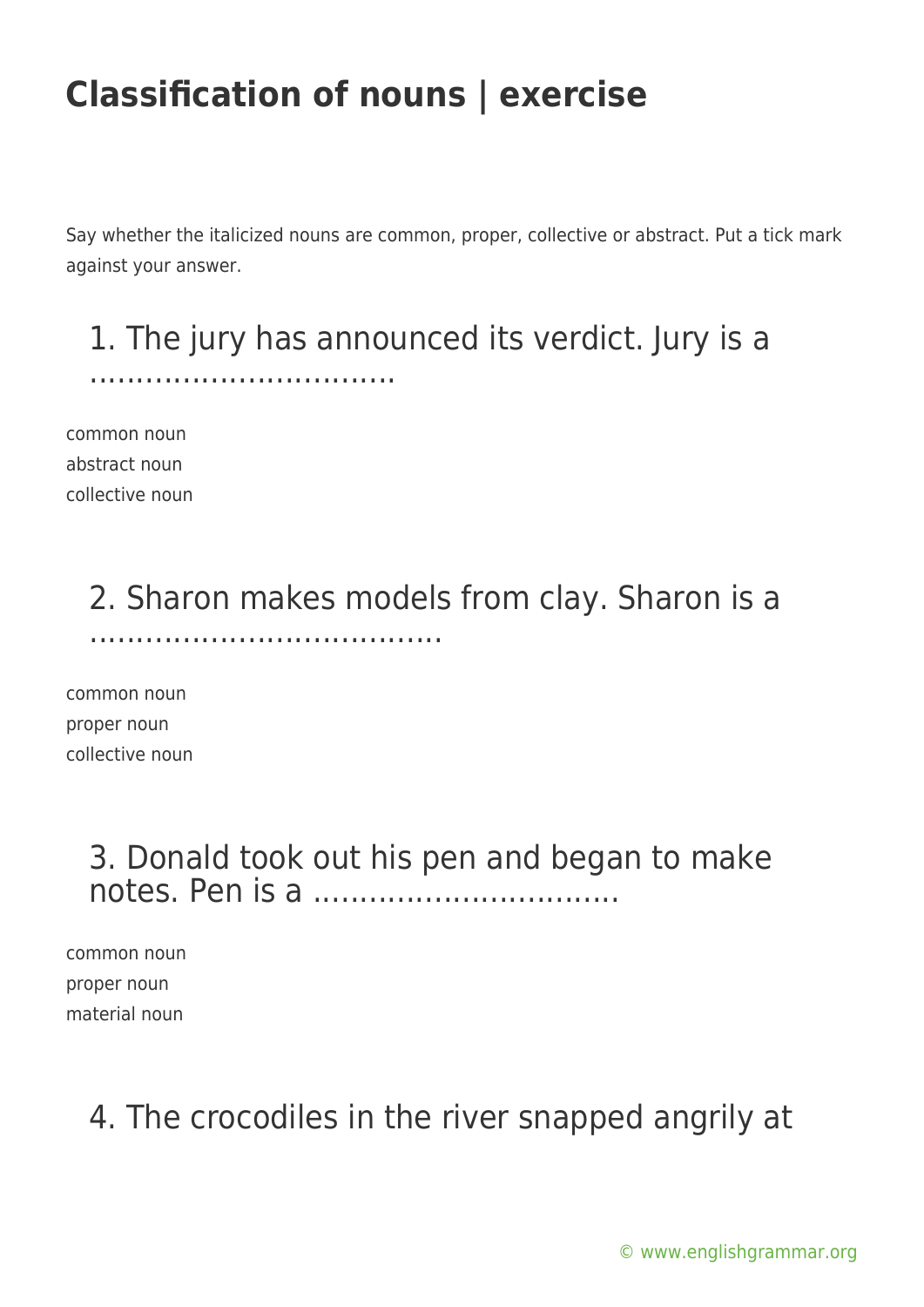the boat. River is a .....................................

proper noun abstract noun common noun

### 5. The boys on bicycles delivered pamphlets. Pamphlets is a ................................

common noun proper noun collective noun

### 6. Cleopatra was known for her beauty. Beauty is a / an .......................................

collective noun abstract noun common noun

### 7. Always speak the truth. Truth is a

common noun collective noun abstract noun

..............................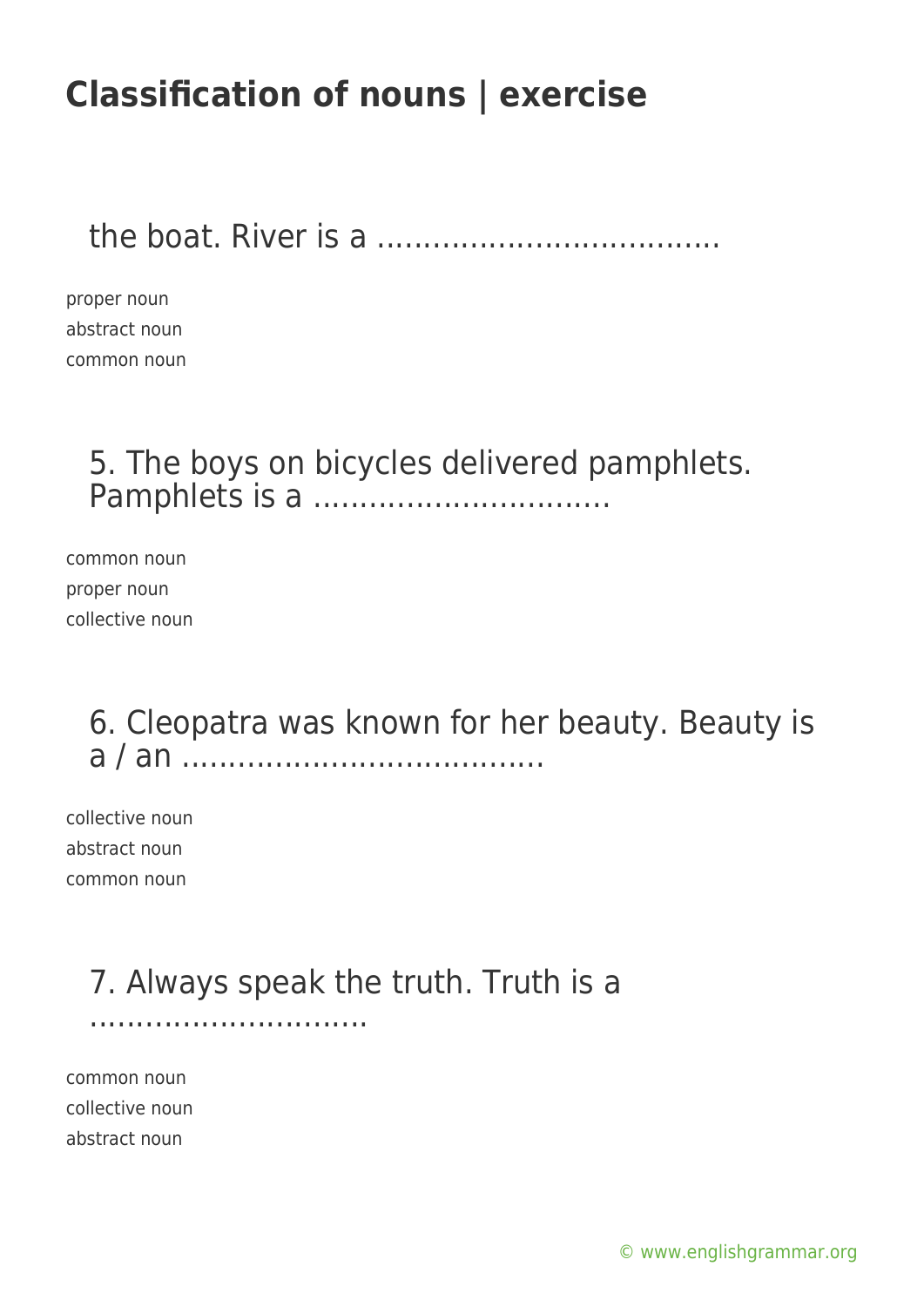8. The Nile overflows its banks every year. Nile is a ......................................

proper noun collective noun abstract noun

### 9. I believe in his innocence. Innocence is a

....................................

common noun collective noun abstract noun

#### 10. The elephant has great strength. Elephant is a .........................................

collective noun abstract noun common noun

#### Answers

1. Collective noun